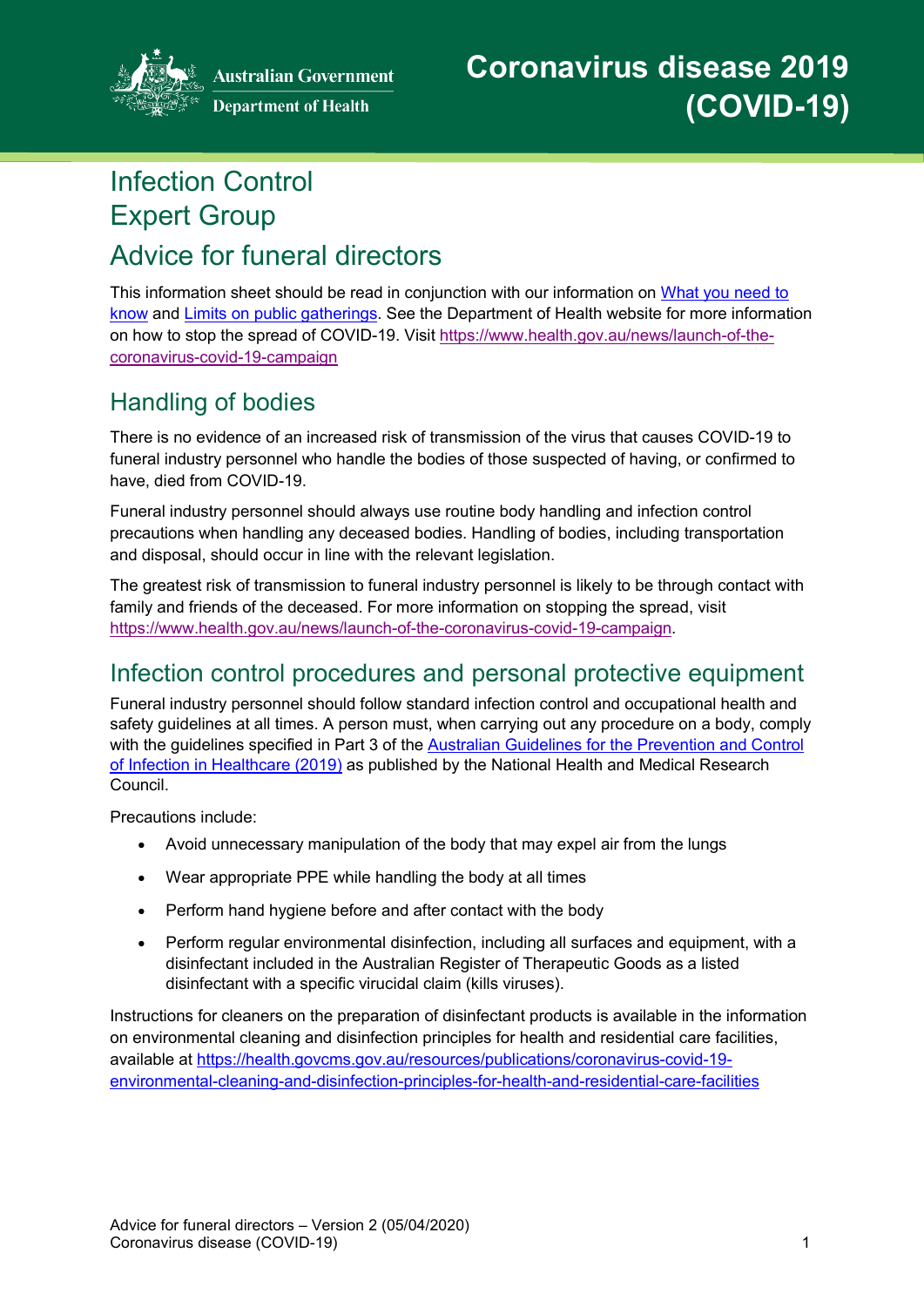Any person having contact with the body of a person suspected of having, or confirmed to have COVID-19, must wear appropriate personal protective equipment (PPE). This includes:

- Water resistant protective outer garment such as a gown
- Disposable gloves
- Surgical mask
- Appropriate eye protection

After use, PPE should be carefully removed and placed in a clean water-soluble bag and laundered as soon as possible. Alternatively, it can be placed in a clean plastic bag and disposed of as general waste, although PPE heavily contaminated with body fluids of the deceased should be disposed of as clinical waste.

#### Aerosol generating procedures

Aerosol generating procedures should be avoided if possible. Airborne precautions should be employed when performing aerosol generating procedures, such as post mortem use of fastspinning power tools.

## **Transportation**

There are no special requirements for transporting deceased bodies other than those required in the relevant State and Territory regulations. When transporting the deceased, the body must be placed and secured in a leak-proof body bag to prevent leakage of body fluids. The driver of the transportation vehicle must be informed that the body is confirmed or suspected to have COVID-19.

# Embalming of bodies

It is not clear whether embalming is safe to do on people who have died from, or with, COVID-19. Embalming is not recommended for bodies who died from, or with, COVID-19.

If embalming must be done, the embalmer should be certified and trained in the use of PPE consistent with contact and airborne precautions. This includes a P2/N95 respirator which has been fit-checked, gown, gloves and eye protection.

# Advice for religious or ceremonial preparation and funeral practices

Any funeral practices in which members of the family or members of the community, who are not certified employees of the funeral service; closely handle the deceased, wash and / or wrap the deceased, or conduct any practices which involve purging the stomach contents of the deceased; are not recommended.

Funeral director must ensure persons who closely handle the deceased, wash and / or wrap the deceased, or conduct any practices which involve purging the stomach contents of the deceased are instructed on how to wear, use and remove appropriate PPE by a person trained in their use; and are supervised by a trained person during use. Funeral directors should also inform such persons to:

- Avoid direct contact with body fluids and mucous membranes of the deceased.
- If purging stomach contents must be conducted:
	- $\circ$  Wear a disposable waterproof apron or gown, goggles, surgical mask and disposable impermeable gloves during the washing procedure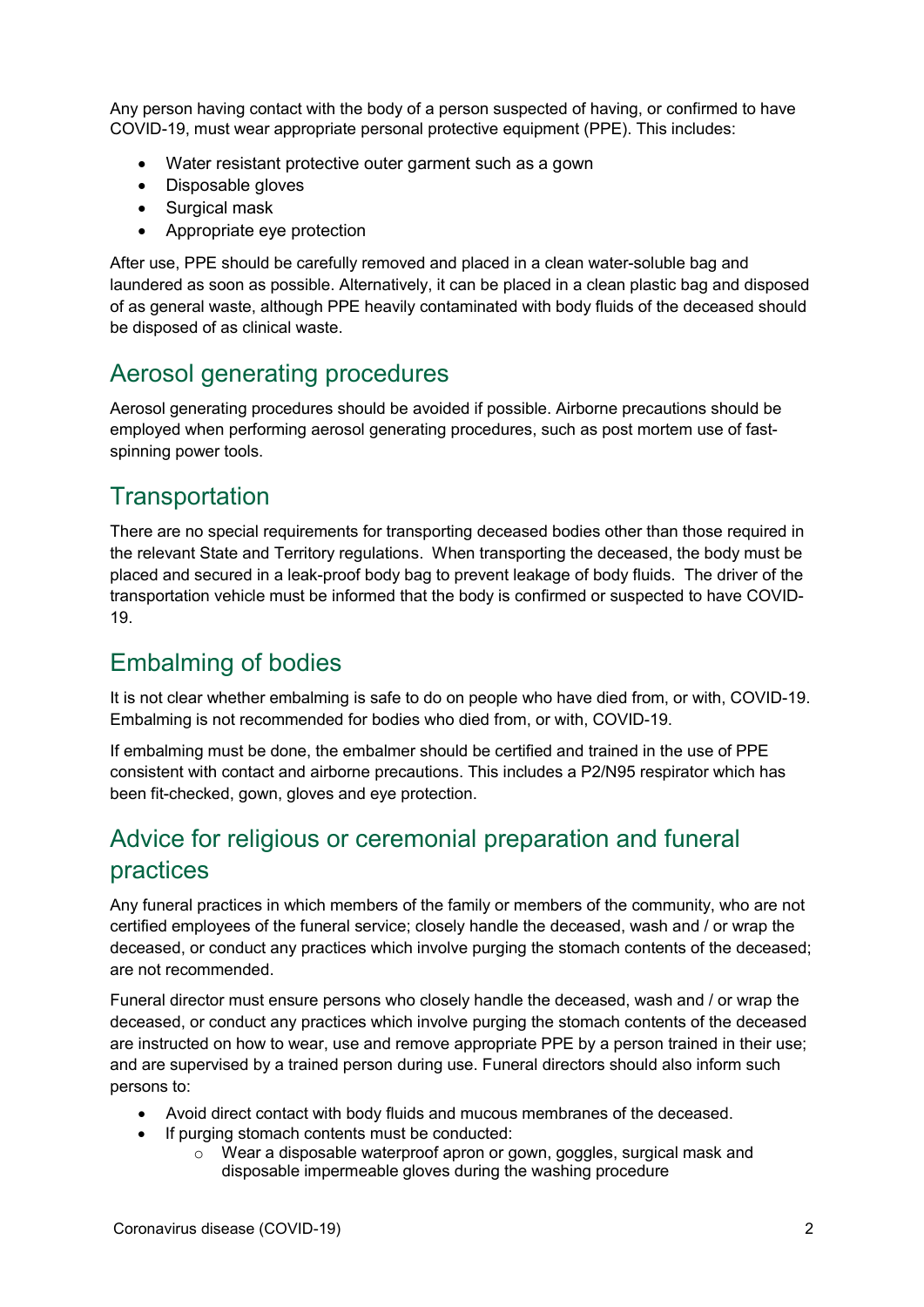- $\circ$  Wear waterproof shoes that can be disinfected (e.g. gumboots) or disposed of.
- o Change gloves after the expulsion of stomach contents and washing the body with water
- $\circ$  After the final wash, wipe the outside of the body with a TGA listed disinfectant with claims of activity against enveloped viruses
- $\circ$  After placing the body in the coffin, wipe the outside of the coffin with diluted bleach and allow to air dry
- Place the body in a leak-proof body bag to prevent leakage of body fluids before wrapping the body. Wrap the body as normal, over the body bag.
- Remove PPE immediately after handling the body and place it in in a clean plastic bag.

After use, PPE should be carefully removed. PPE heavily contaminated with body fluids of the deceased should be placed in a clean plastic bag and disposed of as clinical waste. Alternatively, it can be placed in a clean water-soluble bag and laundered as soon as possible.

Persons who closely handle the deceased, wash and / or wrap the deceased, or conduct any practices which involve purging the stomach contents of the deceased must wash their hands with liquid soap and water immediately after removing PPE. Clothing worn during any washing procedure should be removed before leaving the facility and placed in a clean water-soluble plastic bag, tied closed, and laundered as soon as possible.

## Cremation of bodies

Funeral directors must comply with the relevant State or Territory legislation with regards to disposal of bodies. There is no evidence of an increased risk of transmission of the virus that causes COVID-19 during routine body handling and cremation. The infection control precautions described above should be used when handling any deceased bodies.

Explanting medical devices is not recommended for bodies who died from, or with, COVID-19 as it is not clear whether it is safe to do. Cremation practices should be managed accordingly.

#### Body viewing

The bereaved should be allowed to view the body, however they should be advised not to touch the deceased. If the bereaved inadvertently touch the body, they should wash their hands immediately afterwards or use an alcohol-based hand rub.

#### Advice on body viewing in mortuary and forensic pathology settings

The next of kin, or other authorised persons, should be allowed to view the body without separation with a physical barrier, such as a screen or glass window. Such persons should be advised not to touch the deceased, however if this does occur they should wash their hands immediately afterwards or use an alcohol-based hand rub.

Anyone who has had close contact with a person with confirmed COVID-19, or who has been diagnosed with COVID-19, should follow public health advice about quarantine or isolation and should not attend the mortuary.

#### How can we help prevent the spread of COVID-19 at a funeral?

Like any public gathering, there is potential for transmission viruses between those attending a funeral, and consideration should be given those who are, or a likely to have been, contacts of patients with COVID-19. Funeral directors should consider delaying the service so that family members or critical attendees who require quarantine or isolation for COVID-19 can attend.